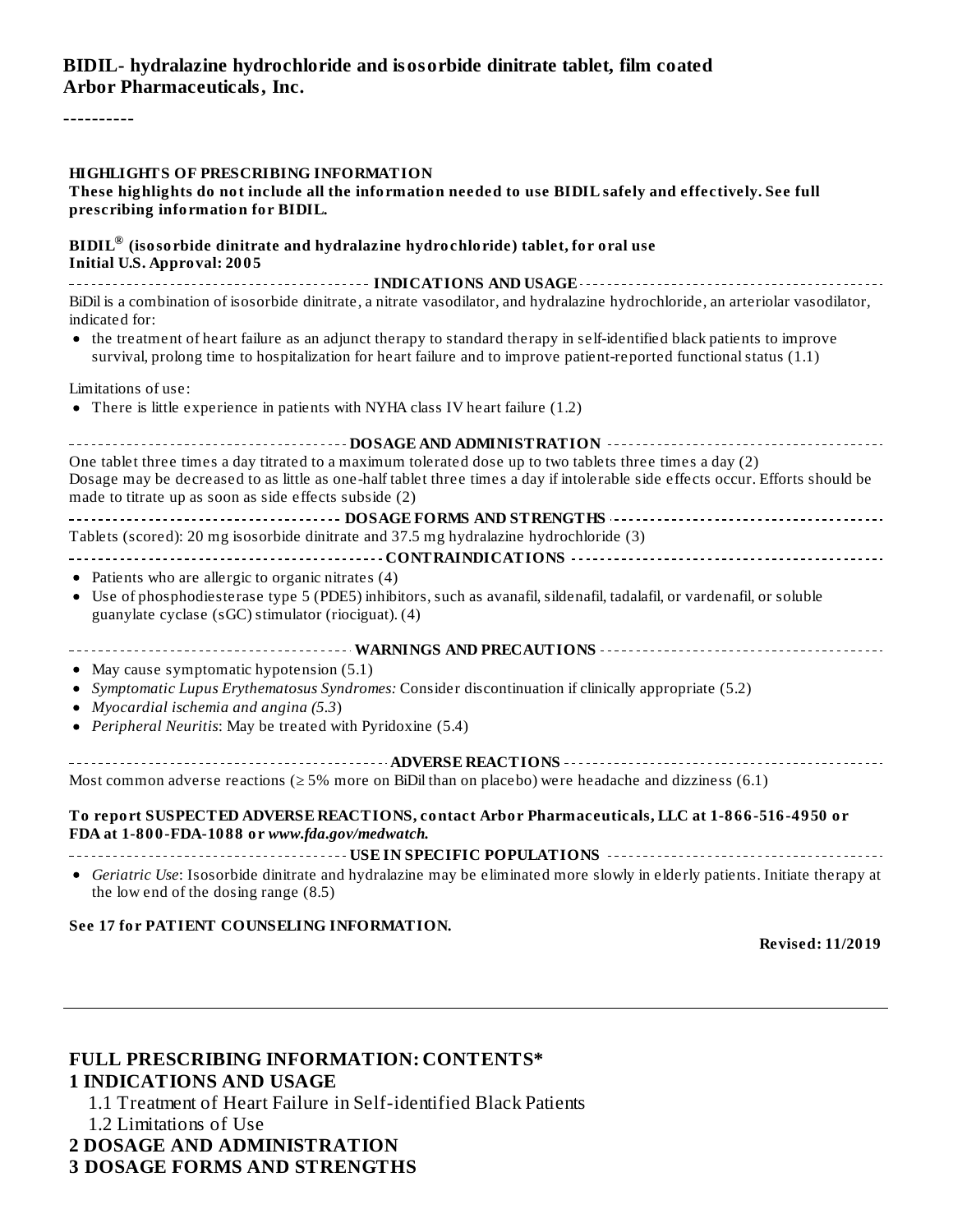#### **4 CONTRAINDICATIONS**

#### **5 WARNINGS AND PRECAUTIONS**

5.1 Hypotension

- 5.2 Systemic Lupus Erythematosus
- 5.3 Worsening Ischemic Heart Disease
- 5.4 Peripheral Neuritis

## **6 ADVERSE REACTIONS**

- 6.1 Clinical Trials Experience
- 6.2 Postmarketing Experience

## **7 DRUG INTERACTIONS**

7.1 Phosphodiesterase Inhibitors

## **8 USE IN SPECIFIC POPULATIONS**

- 8.1 Pregnancy
- 8.2 Lactation
- 8.4 Pediatric Use
- 8.5 Geriatric Use
- 8.6 Renal Impairment
- 8.7 Hepatic Impairment

#### **10 OVERDOSAGE**

#### **11 DESCRIPTION**

## **12 CLINICAL PHARMACOLOGY**

- 12.1 Mechanism of Action
- 12.2 Pharmacodynamics
- 12.3 Pharmacokinetics

## **13 NONCLINICAL TOXICOLOGY**

13.1 Carcinogenesis, Mutagenesis, Impairment of Fertility

**14 CLINICAL STUDIES**

## **16 HOW SUPPLIED/STORAGE AND HANDLING**

#### **17 PATIENT COUNSELING INFORMATION**

\* Sections or subsections omitted from the full prescribing information are not listed.

## **FULL PRESCRIBING INFORMATION**

## **1 INDICATIONS AND USAGE**

#### **1.1 Treatment of Heart Failure in Self-identified Black Patients**

BiDil is indicated for the treatment of heart failure as an adjunct to standard therapy in self-identified black patients to improve survival, to prolong time to hospitalization for heart failure, and to improve patient-reported functional status.

#### **1.2 Limitations of Us e**

There is little experience in patients with NYHA class IV heart failure.

## **2 DOSAGE AND ADMINISTRATION**

BiDil should be initiated at a dose of one BiDil Tablet, three times a day. Titrate to a maximum of two tablets three times daily, if tolerated.

Although titration of BiDil can be rapid (3-5 days), some patients may experience side effects and may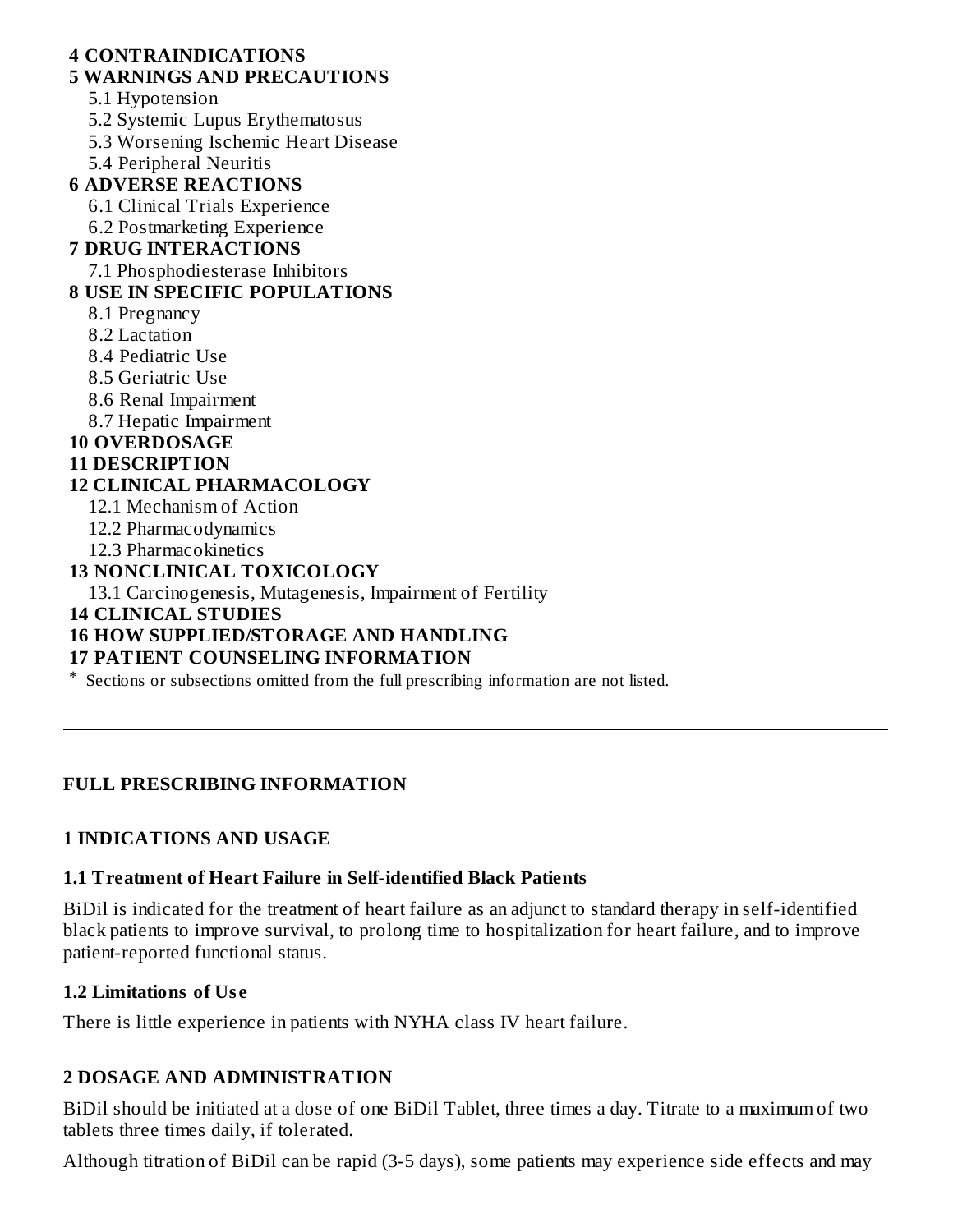take longer to reach their maximum tolerated dose. The dosage may be decreased to as little as one-half BiDil Tablet three times a day if intolerable side effects occur. Efforts should be made to titrate up as soon as side effects subside.

## **3 DOSAGE FORMS AND STRENGTHS**

The BiDil (20 mg isosorbide dinitrate and 37.5 mg hydralazine hydrochloride) tablets are orange, biconvex, approximately 8 mm in diameter, scored, film-coated, and debossed with "20" on one side over the score and " $N$ " on the other side.

## **4 CONTRAINDICATIONS**

BiDil is contraindicated in patients who are allergic to organic nitrates.

Do not use BiDil in patients who are taking PDE-5 inhibitors, such as avanafil, sildenafil, tadalafil, or vardenafil. Concomitant use can cause severe hypotension, syncope, or myocardial ischemia *[see Drug Interactions (7.1)]*.

Do not use BiDil in patients who are taking the soluble guanylate cyclase (sGC) stimulator riociguat. Concomitant use can cause hypotension.

## **5 WARNINGS AND PRECAUTIONS**

## **5.1 Hypotension**

Symptomatic hypotension, particularly with upright posture, may occur with even small doses of BiDil. Hypotension is most likely to occur in patients who have been volume or salt depleted; correct prior to initiation of BiDil *[see Adverse Reactions (6.1)]*.

#### **5.2 Systemic Lupus Erythematosus**

Hydralazine hydrochloride has been reported to cause a drug-induced systemic lupus erythematosus (SLE) syndrome. Symptoms and signs usually regress when hydralazine hydrochloride is discontinued.

#### **5.3 Wors ening Is chemic Heart Dis eas e**

Hydralazine hydrochloride can cause tachycardia and hypotension potentially leading to myocardial ischemia and angina, particularly in patients with hypertrophic cardiomyopathy.

#### **5.4 Peripheral Neuritis**

Hydralazine hydrochloride has been associated with peripheral neuritis, evidenced by paresthesia, numbness, and tingling, which may be related to an antipyridoxine effect. Pyridoxine should be added to BiDil therapy if such symptoms develop.

## **6 ADVERSE REACTIONS**

## **6.1 Clinical Trials Experience**

Because clinical studies are conducted under widely varying conditions, adverse reaction rates observed in the clinical studies of a drug cannot be directly compared to rates in the clinical studies of another drug and may not reflect the rates observed in practice.

BiDil has been evaluated for safety in 517 heart failure patients in A-HeFT. A total of 317 of these patients received BiDil for at least 6 months, and 220 received BiDil for at least 12 months. In A-HeFT, 21% of the patients discontinued BiDil for adverse reactions compared to 12% who discontinued placebo. Overall, adverse reactions were more common in BiDil -treated than in placebo-treated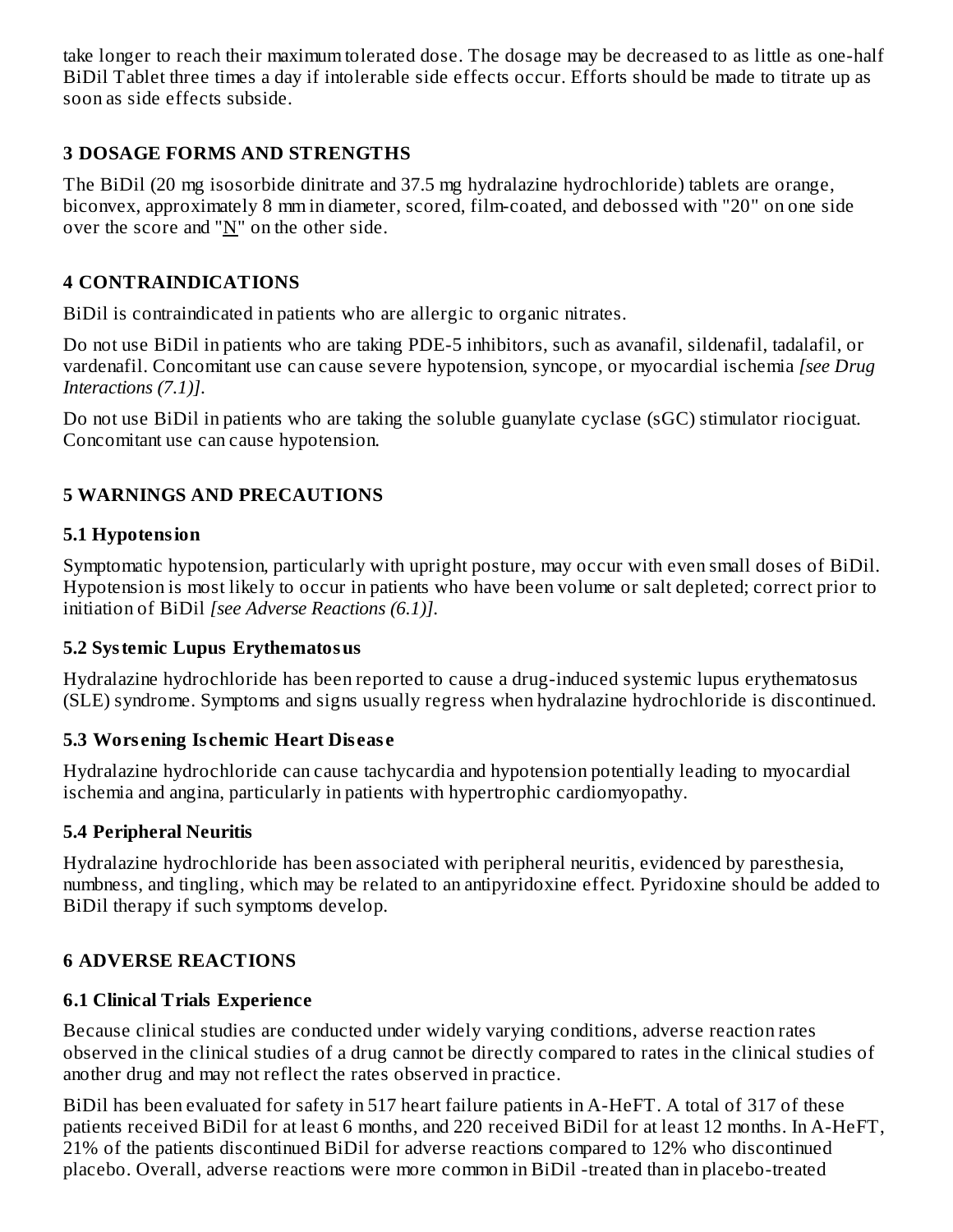patients. Table 1 lists adverse reactions reported with an incidence, after rounding,  $\geq 2\%$  higher on BiDil than on placebo in A-HeFT, regardless of causality. The most common reasons for discontinuing BiDil in the A-HeFT trial was headache (7%).

|                         | <b>BiDil</b><br>$(N=517)$<br>$\%$ | <b>Placebo</b><br>$(N=527)$<br>$\frac{0}{0}$ |
|-------------------------|-----------------------------------|----------------------------------------------|
| Headache                | 50                                | 21                                           |
| <b>Dizziness</b>        | 32                                | 14                                           |
| Asthenia                | 14                                | 11                                           |
| Nausea                  | 10                                | 6                                            |
| Hypotension             | 8                                 |                                              |
| Sinusitis               | 4                                 | $\mathcal{P}$                                |
| Ventricular tachycardia | 4                                 | $\overline{2}$                               |
| Paresthesia             | 4                                 | $\overline{2}$                               |
| Vomiting                | 4                                 | $\mathcal{D}$                                |
| Amblyopia               | З                                 |                                              |

#### **Table 1. Advers e Reactions Occurring in the A-HeFT Study in ≥ 2% of Patients Treated with BiDil.**

In the V-HeFT I and II clinical studies, a total of 587 patients with heart failure were treated with the combination of isosorbide dinitrate and hydralazine hydrochloride. The type, pattern, frequency and severity of adverse reactions reported in these studies were similar to those reported in A-HeFT, described above and no unusual adverse reactions were reported.

#### **6.2 Postmarketing Experience**

The following adverse reactions have been identified during post-approval use of BiDil*.* Because these reactions are reported voluntarily from a population of uncertain size, it is not always possible to reliably estimate their frequency or establish a causal relationship to drug exposure.

*Use of BiDil:* The following adverse reactions have been identified with use of BiDil.

*Cardiac Disorders:* Palpitations *Ear and labyrinth disorders:* Tinnitus, vertigo *Eye Disorders:* Eyelid edema, vision blurred *Gastrointestinal Disorders:* Abdominal discomfort, constipation *General Disorders and Administration Site Conditions:* Facial pain, flushing, chest discomfort, chest pain, peripheral edema *Musculoskeletal and Connective Tissue Disorders:* Pain in extremity, myalgia *Nervous Disorders:* Dysgeusia, hypoaesthesia, migraine, syncope *Renal and Urinary Disorders:* Chromaturia, pulmonary renal syndrome *Respiratory, Thoracic and Mediastinal Disorders:* Dyspnea *Reproductive System and Breast Disorders:* Erectile dysfunction *Skin and Subcutaneous Tissue Disorders:* Erythema, hyperhidrosis, pruritus, face swelling

*Use of Hydralazine Hydrochloride or Isosorbide Dinitrate:* The following reactions have been reported with use of either hydralazine hydrochloride or isosorbide dinitrate.

*Blood and Lymphatic System Disorders:* Blood dyscrasias, agranulocytosis, purpura, eosinophilia,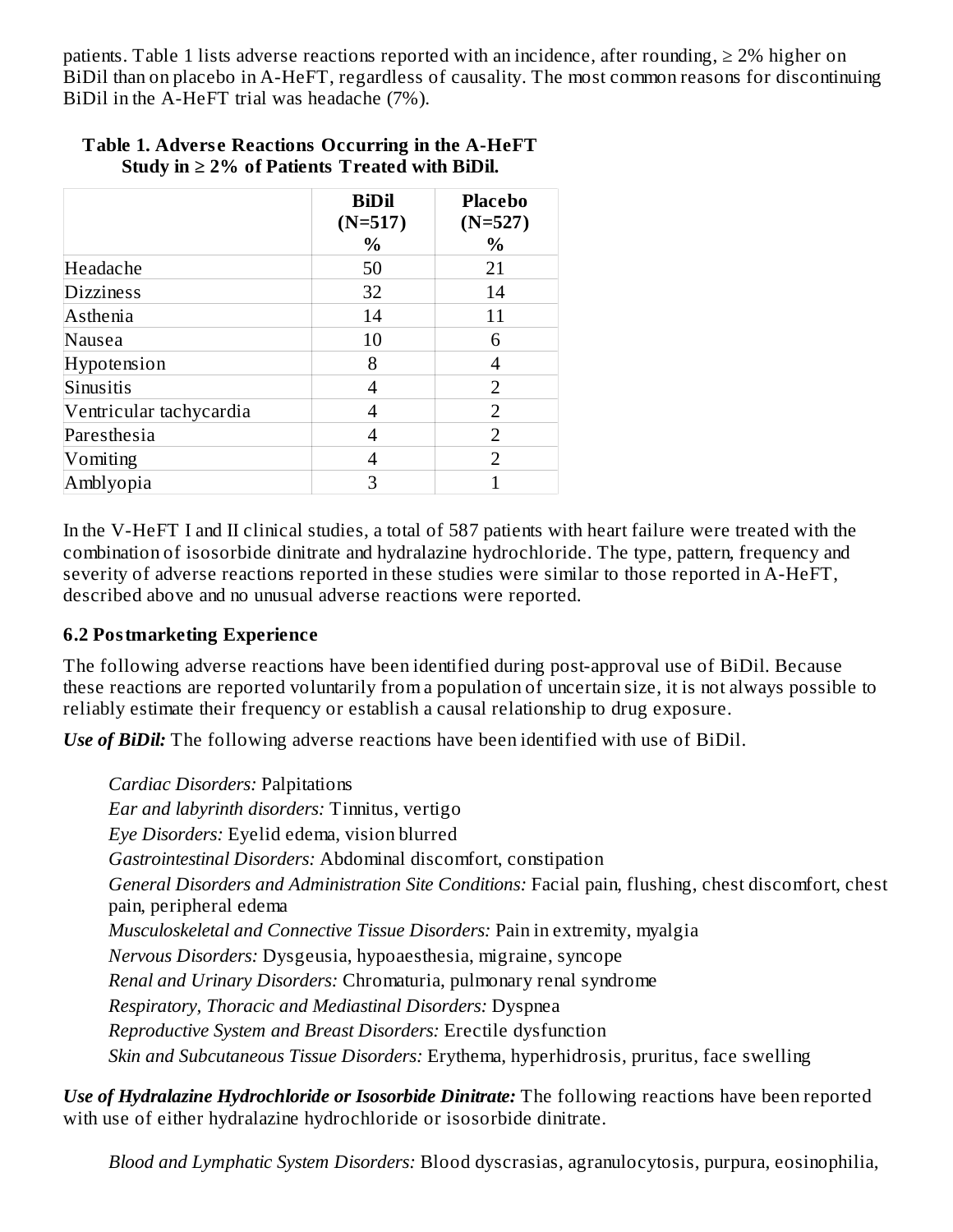splenomegaly. *Eye Disorders:* Lacrimation, conjunctivitis. *Gastrointestinal Disorders:* Paralytic ileus. *Hepatobiliary Disorders:* Hepatitis. *Psychiatric Disorders:* Psychotic reactions, disorientation. *Renal and Urinary Disorders:* Difficulty in urination.

## **7 DRUG INTERACTIONS**

#### **7.1 Phosphodiesteras e Inhibitors**

BiDil is contraindicated in patients who are using a selective inhibitor of cyclic guanosine monophosphate (cGMP)-specific phosphodiesterase type 5 (PDE5), PDE5 inhibitors such as avanafil, sildenafil, vardenafil, and tadalafil have been shown to potentiate the hypotensive effects of organic nitrates. Do not use BiDil in patients who are taking the soluble guanylate cyclase (sGC) stimulator riociguat. Concomitant use can cause hypotension *[see Contraindications (4)]*.

#### **8 USE IN SPECIFIC POPULATIONS**

#### **8.1 Pregnancy**

#### Risk Summary

There are no data on BiDil use in pregnant women, and insufficient data on its components (hydralazine and isosorbide dinitrate) to assess a drug-associated risk of major birth defects or miscarriage with first trimester use. Available published data on hydralazine use in pregnancy during the second and third trimesters have not shown an association with adverse pregnancy-related outcomes.

Hydralazine hydrochloride is teratogenic in mice at 66 mg/kg and possibly in rabbits at 33 mg/kg (2 and 3 times the MRHD of BiDil on a body surface area basis).

Isosorbide dinitrate has been shown to cause a dose-related increase in embryo-toxicity (excess mummified pups) in rabbits at 70 mg/kg (12 times the MRHD of BiDil on a body surface area basis).

All pregnancies have a background risk of birth defect, loss, or other adverse outcomes. In the U.S. general population, the estimated background risk of major birth defects and miscarriage in clinically recognized pregnancies is 2-4% and 15-20%, respectively.

#### Clinical Considerations

#### *Disease-Associated Maternal and/or Embryo/Fetal Risk*

Pregnant women with heart failure are at increased risk for preterm birth. Clinical classification of heart disease may worsen with pregnancy and lead to maternal death and/or stillbirth.

#### **8.2 Lactation**

#### Risk Summary

There are no data on the presence of BIDIL in human or animal milk, the effects on the breastfed infant or on milk production. The developmental and health benefits of breastfeeding should be considered along with the mother's clinical need for BIDIL and any potential adverse effects on the breastfed child from BIDIL or from the underlying maternal condition.

#### **8.4 Pediatric Us e**

The safety and effectiveness of BiDil in children have not been established.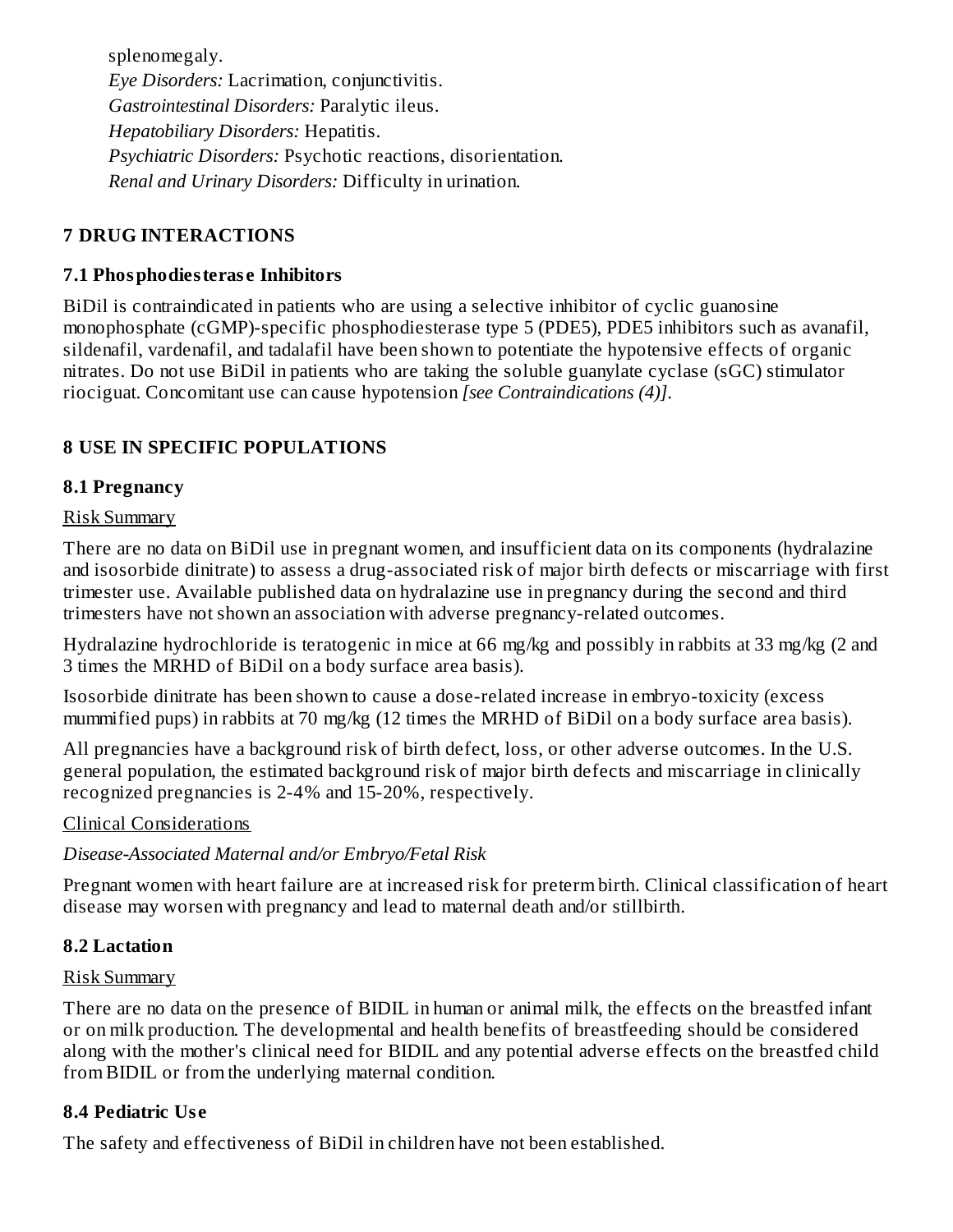## **8.5 Geriatric Us e**

Clinical studies of BiDil did not include sufficient numbers of subjects aged 65 and over to determine whether they respond differently from younger subjects. Other reported clinical experience has not identified differences in response between elderly and younger patients. In general, dose selection for an elderly patient should start at the low end of the dosing range, reflecting the greater frequency of decreased hepatic and renal function, and of concomitant disease or other drug therapies.

Isosorbide dinitrate, its active metabolites, and hydralazine may be eliminated more slowly in elderly patients.

#### **8.6 Renal Impairment**

There are no studies of renal impairment using BiDil. No dose adjustment is required for hydralazine or isosorbide dinitrite *[see Clinical Pharmacology (12.3)]*.

Dialyzability of hydralazine has not been determined*.* Dialysis is not an effective method for removing isosorbide dinitrate or its metabolite isosorbide-5-mononitrate from the body.

## **8.7 Hepatic Impairment**

The effect of hepatic impairment on the pharmacokinetics of hydralazine alone has not been determined. Isosorbide dinitrate concentrations increase in patients with cirrhosis. There are no studies of hepatic impairment using BiDil.

## **10 OVERDOSAGE**

The signs and symptoms of overdosage with BiDil are expected to be those of excessive pharmacologic effect, i.e., vasodilatation, reduced cardiac output and hypotension, and signs and symptoms include headache, confusion, tachycardia, and generalized skin flushing. Complications can include myocardial ischemia and subsequent myocardial infarction, cardiac arrhythmia, and profound shock. Syncope, coma and death may ensue without appropriate treatment.

**Human Experience:** There are no documented cases of overdosage with BiDil. No deaths from acute poisoning have been reported.

**Treatment:** There is no specific antidote. Support of the cardiovascular system is of primary importance. Shock should be treated with plasma expanders, vasopressors, and positive inotropic agents. The gastric contents should be evacuated, taking adequate precautions to prevent aspiration. These manipulations have to be carried out after cardiovascular status has been stabilized, since they might precipitate cardiac arrhythmias or increase the depth of shock.

In patients with renal disease or congestive heart failure, therapy resulting in central volume expansion is not without hazard. Treatment of isosorbide dinitrate overdose in these patients may be difficult, and invasive monitoring may be required.

No data are available to suggest physiological maneuvers (e.g., maneuvers to change the pH of the urine) that might accelerate elimination of the components of BiDil. Dialysis is not effective in removing circulating isosorbide dinitrate. The dialyzability of hydralazine has not been determined.

**Methemoglobinemia:** Nitrate ions liberated during metabolism of isosorbide dinitrate can oxidize hemoglobin into methemoglobin. There are case reports of significant methemoglobinemia in association with moderate overdoses of organic nitrates. Methemoglobin levels are measurable by most clinical laboratories. Methemoglobinemia could be serious in chronic heart failure patients because of already compromised vascular bed-tissue gas exchange dynamics. Classically, methemoglobinemic blood is described as chocolate brown, without color change on exposure to air. When methemoglobinemia is diagnosed, the treatment of choice is methylene blue, 1 to 2 mg/kg intravenously.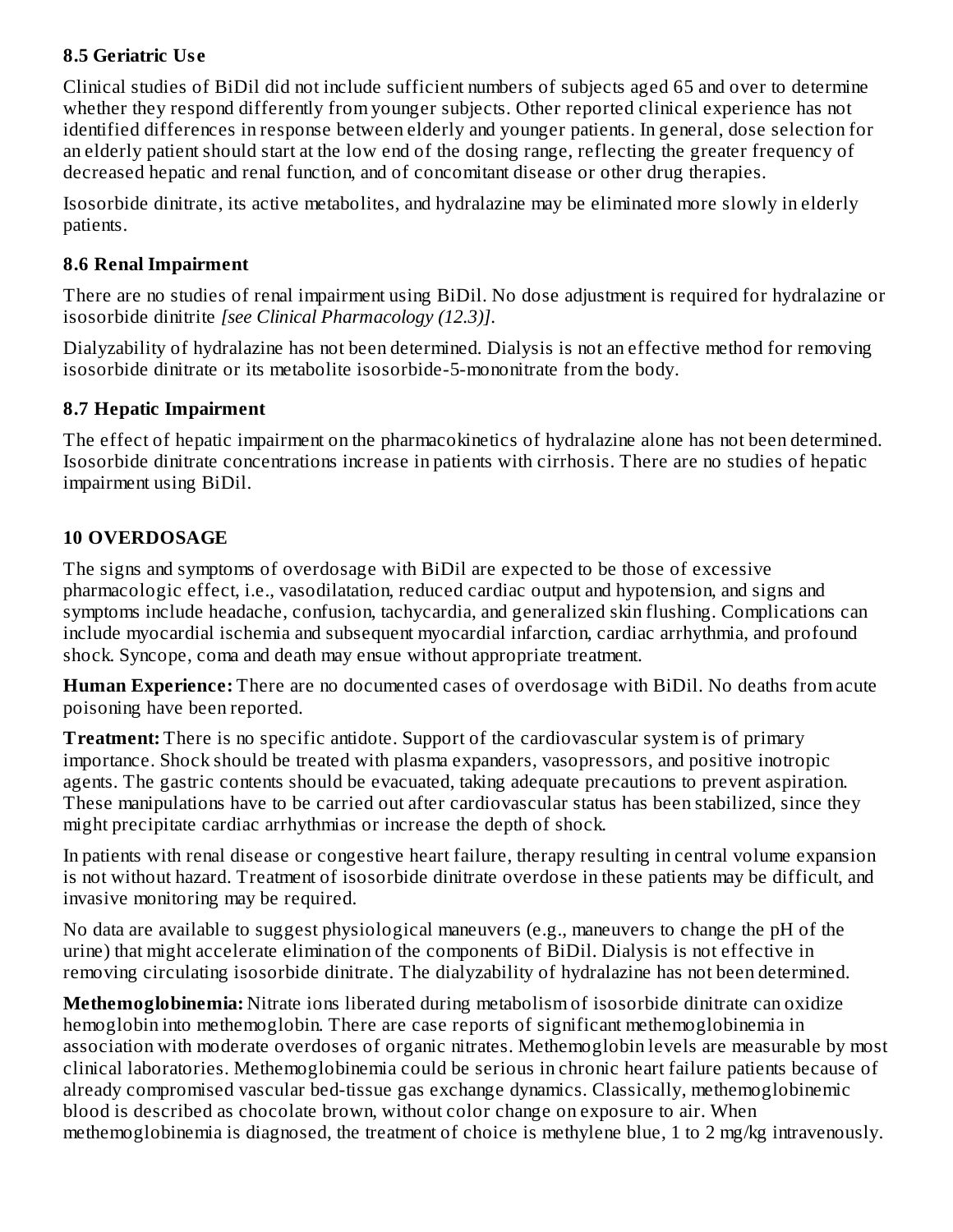## **11 DESCRIPTION**

BiDil is a fixed-dose combination of isosorbide dinitrate, a vasodilator with effects on both arteries and veins, and hydralazine hydrochloride, a predominantly arterial vasodilator.

Isosorbide dinitrate is described chemically as 1,4:3,6-dianhydro-D-glucitol dinitrate and its structural formula is:



Isosorbide dinitrate is a white to off-white, crystalline powder with the empirical formula  $\rm{C_6H_8N_2O_8}$ and a molecular weight of 236.14. It is freely soluble in organic solvents such as alcohol, chloroform and ether, but is only sparingly soluble in water.

Hydralazine hydrochloride is described chemically as 1-hydrazinophthalazine monohydrochloride, and its structural formula is:



Hydralazine hydrochloride is a white to off-white, crystalline powder with the empirical formula  $\rm{C_8H_8N_4\cdot HCl}$  and a molecular weight of 196.64. It is soluble in water, slightly soluble in alcohol, and very slightly soluble in ether.

Each BiDil Tablet for oral administration contains 20 mg of isosorbide dinitrate and 37.5 mg of hydralazine hydrochloride.

The inactive ingredients in BiDil tablets include: anhydrous lactose, microcrystalline cellulose, sodium starch glycolate, colloidal silicon dioxide, magnesium stearate, hypromellose, FD&C Yellow No. 6 aluminum lake, polyethylene glycol, titanium dioxide, polysorbate 80.

## **12 CLINICAL PHARMACOLOGY**

## **12.1 Mechanism of Action**

The mechanism of action underlying the beneficial effects of BiDil in the treatment of heart failure has not been established.

Isosorbide dinitrate is a vasodilator affecting both arteries and veins. Its dilator properties result from the release of nitric oxide and the subsequent activation of guanylyl cyclase, and ultimate relaxation of vascular smooth muscle.

Several well-controlled clinical trials have used exercise testing to assess the anti-anginal efficacy of chronically-delivered nitrates. In the large majority of these trials, active agents were no more effective than placebo after 24 hours (or less) of continuous therapy. Attempts to overcome nitrate tolerance by dose escalation, even to doses far in excess of those used acutely, have consistently failed. Only after nitrates have been absent from the body for several hours is response to nitrates restored.

Hydralazine hydrochloride is a selective dilator of arterial smooth muscle. Animal data suggests that hydralazine may also mitigate tolerance to nitrates.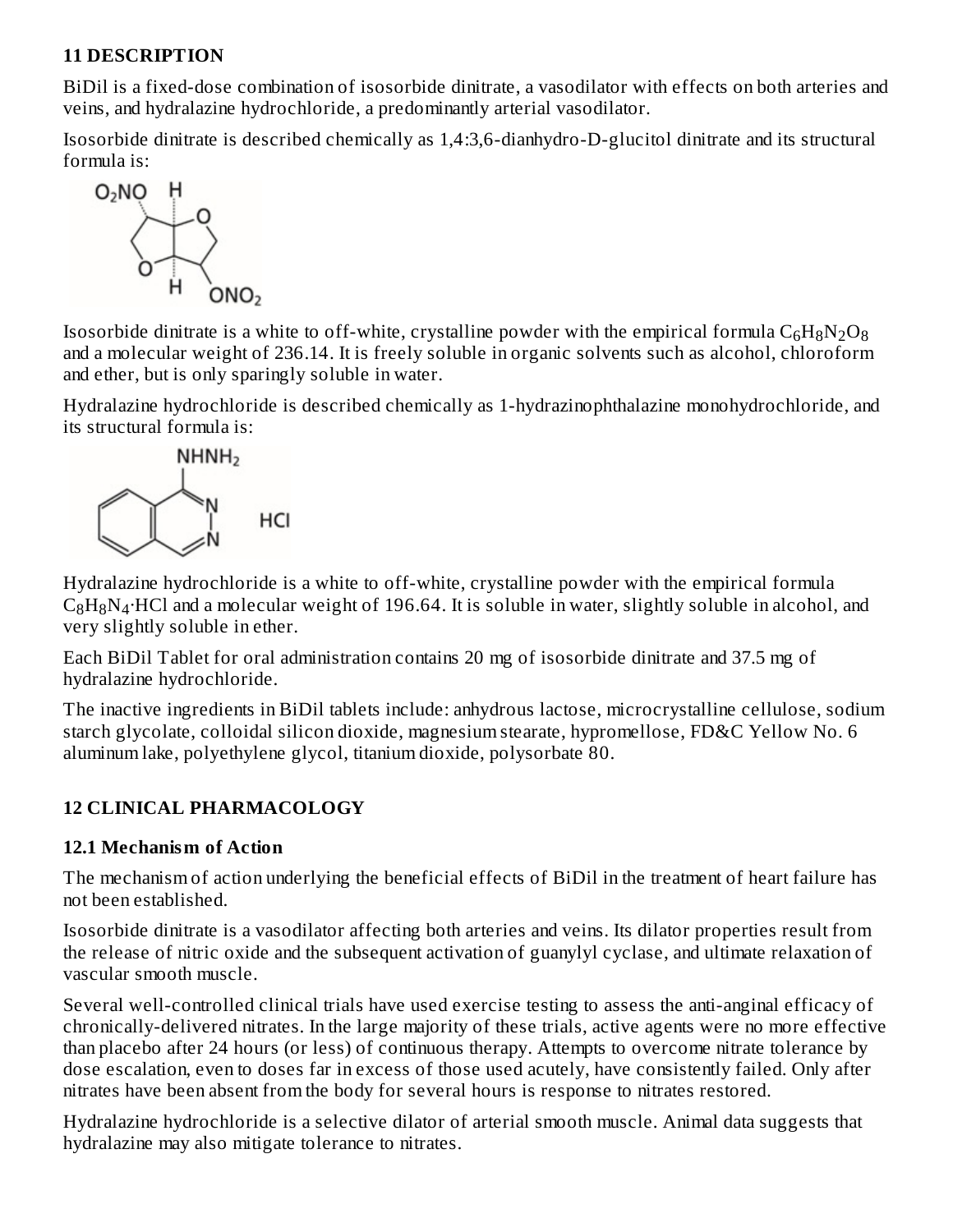## **12.2 Pharmacodynamics**

The basis for the beneficial clinical effects of BiDil is not known. In a small study of patients with chronic heart failure administered single doses of hydralazine 75 mg, isosorbide dinitrate 20 mg, and the combination, the combination elicited a statistically significant decrease in pulmonary capillary wedge pressure compared to hydralazine alone. The increase in cardiac output, renal blood flow and limb blood flow with the combination, however, was not greater than with hydralazine alone. There is no study of hemodynamic effects following multiple dosing.

## **12.3 Pharmacokinetics**

## **Absorption**

*BiDil:* Following a single 75-mg oral dose of hydralazine plus 40 mg of isosorbide dinitrate to 19 healthy adults, peak plasma concentrations of hydralazine (88 ng/mL/65 kg) and isosorbide dinitrate (76 ng/mL/65 kg) were reached in 1 hour. The half-lives were about 4 hours for hydralazine and about 2 hours for isosorbide dinitrate. Peak plasma concentrations of the two active metabolites, isosorbide-2 mononitrate and isosorbide-5-mononitrate, were 98 and 364 ng/mL/65 kg, respectively, at about 2 hours. No information is currently available regarding the effect of food on the bioavailability of hydralazine or isosorbide dinitrate from BiDil tablets.

*Hydralazine hydrochloride:* About 2/3 of a 50-mg dose of <sup>14</sup>C-hydralazine hydrochloride given in gelatin capsules was absorbed in hypertensive subjects. In patients with heart failure, mean absolute bioavailability of a single oral dose of hydralazine 75 mg varies from 10 to 26%, with the higher percentages in slow acetylators. Administration of doses escalating from 75 mg to 1000 mg three times daily to congestive heart failure patients resulted in an up to 9-fold increase in the dose normalized AUC, indicating non-linear kinetics of hydralazine, probably reflecting saturable first pass metabolism.

*Isosorbide dinitrate:* Absorption of isosorbide dinitrate from tablets after oral dosing is nearly complete. The average bioavailability of isosorbide dinitrate is about 25%, but is highly variable (10%-90%) because of first-pass metabolism, and increases progressively during chronic therapy. Serum concentrations reach their maximum about one hour after ingestion.

## **Distribution**

*Hydralazine hydrochloride:* After intravenous administration of hydralazine in a dose of 0.3 mg/kg, the steady-state volume of distribution in patients with congestive heart failure was 2.2 L/kg.

*Isosorbide dinitrate:* The volume of distribution of isosorbide dinitrate is 2 to 4 L/kg. About 28% of circulating isosorbide dinitrate is protein bound.

Under steady-state conditions, isosorbide dinitrate accumulates significantly in muscle (pectoral) and vein (saphenous) wall relative to simultaneous plasma concentrations.

## **Metabolism**

*Hydralazine* is metabolized by acetylation, ring oxidation and conjugation with endogenous compounds including pyruvic acid. Acetylation occurs predominantly during the first-pass after oral administration which explains the dependence of the absolute bioavailability on the acetylator phenotype. About 50% of patients are fast acetylators and have lower exposure.

After oral administration of hydralazine, the major circulating metabolites are hydralazine pyruvate hydrazone and methyltriazolophthalazine. Hydralazine is the main pharmacologically active entity; hydralazine pyruvate hydrazone has only minimal hypotensive and tachycardic activity. The pharmacological activity of methyltriazolophthalazine has not been determined. The major identified metabolite of hydralazine excreted in urine is acetylhydrazinophthalazinone.

*Isosorbide dinitrate* undergoes extensive first-pass metabolism in the liver and is cleared at a rate of 2 to 4 L/minute with a serum half-life of about 1 hour. Isosorbide dinitrate's clearance is primarily by denitration to the 2-mononitrate (15 to 25%) and the 5-mononitrate (75 to 85%). Both metabolites have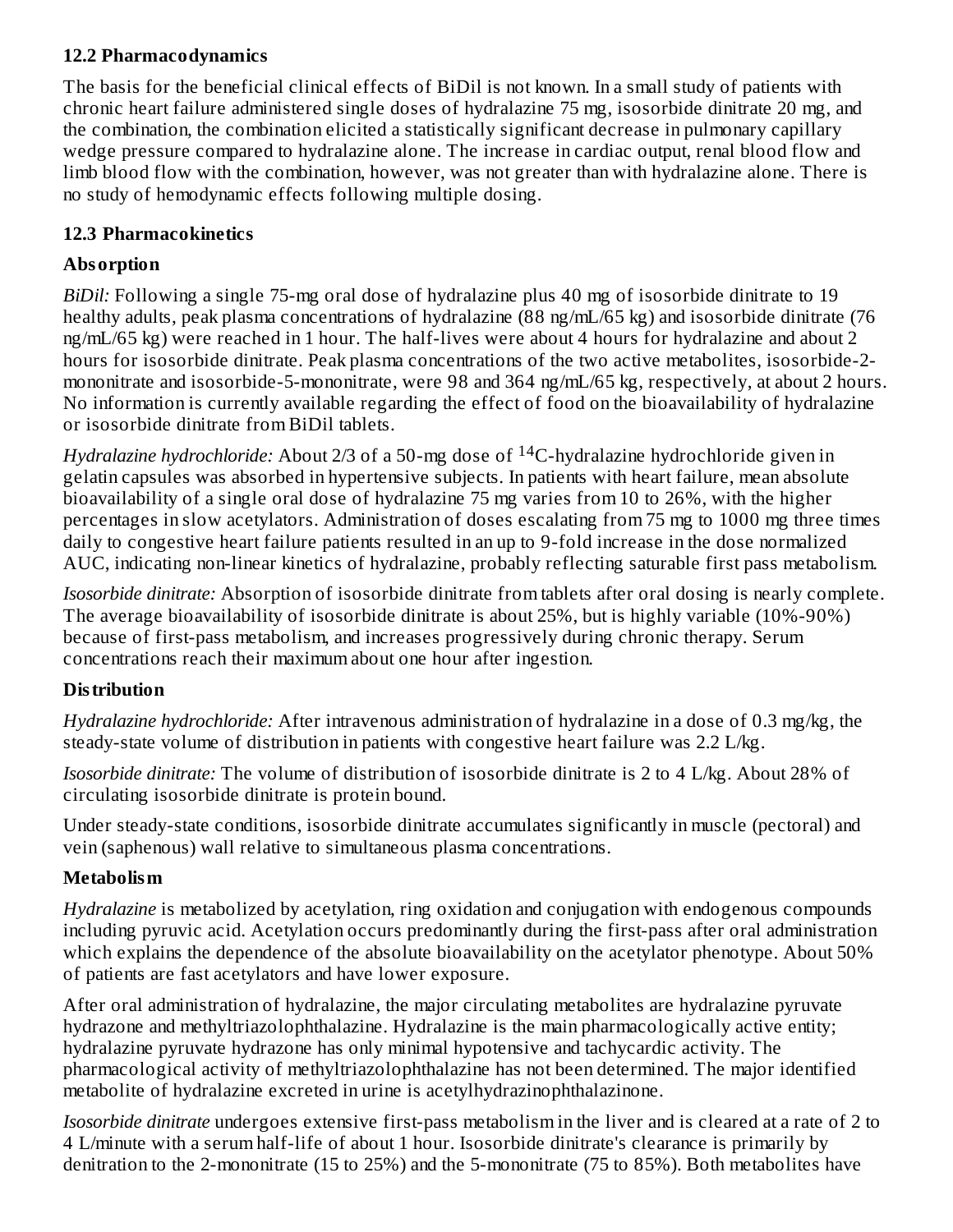biological activity, especially the 5-mononitrate which has an overall half-life of about 5 hours. The 5 mononitrate is cleared by denitration to isosorbide, glucuronidation to the 5-mononitrate glucuronides, and by denitration/hydration to sorbitol. The 2-mononitrate appears to participate in the same metabolic pathways with a half-life of about 2 hours.

## **Elimination**

*Hydralazine:* Metabolism is the main route for the elimination of hydralazine. Negligible amounts of unchanged hydralazine are excreted in urine.

*Isosorbide dinitrate:* Most isosorbide dinitrate is eliminated renally as conjugated metabolites.

# **Specific Populations**

No pharmacokinetic studies in special populations were conducted with BiDil. Pharmacokinetics in special populations is based on individual components.

Geriatric Patients -The pharmacokinetics of hydralazine and isosorbide dinitrate, alone or in combination, have not been determined in patients over 65 years of age.

Pediatric Patients - The pharmacokinetics of hydralazine and isosorbide dinitrate, alone or in combination, have not been determined in patients below the age of 18 years.

Gender - There are no studies of gender-dependent effects with hydralazine. In a single dose study with isosorbide dinitrate, no gender-dependent differences in the pharmacokinetics of isosorbide dinitrate and its mononitrate metabolites were found.

Renal Impairment - The effect of renal impairment on the pharmacokinetics of hydralazine has not been determined. In a study with 49 hypertensive patients on chronic therapy with hydralazine in daily doses of 25-200 mg, the daily dose of hydralazine in 19 subjects with severely impaired renal function (creatinine clearance 5-28 mL/min) and in 17 subjects with normal renal function (creatinine clearance >100 mL/min) using a population PK approach was not different, suggesting no need for dose adjustment in patients with renal impairment. The dialyzability of hydralazine has not been determined. In three studies, renal insufficiency did not affect the pharmacokinetics of isosorbide dinitrate. Dialysis is not an effective method for removing isosorbide dinitrate or its metabolite isosorbide-5-mononitrate from the body.

Hepatic Impairment - The effect of hepatic impairment on the pharmacokinetics of hydralazine alone has not been determined. Isosorbide dinitrate concentrations increase in patients with cirrhosis.

# **Drug-Drug Interactions**

No pharmacokinetic drug-drug interaction studies were conducted with BiDil.

*Hydralazine:* Administration of hydralazine can increase the exposure to a number of drugs including beta-blockers. In healthy males administered a single oral dose of hydralazine 50 mg and propranolol 1 mg/kg, the  $\rm{C_{max}}$  and  $\rm{AUC}$  for propranolol approximately doubled. In healthy subjects administered a single oral dose of hydralazine 50 mg and metoprolol 100 mg, the  $\rm{C_{max}}$  and  $\rm{AUC}$  for metoprolol increased by 50% and 30%, respectively. In pre-eclamptic women, twice-daily doses of hydralazine 25 mg and metoprolol 50 mg increased the  $\rm C_{max}$  and AUC for metoprolol by 90% and 40%, respectively.

In healthy males administered single oral doses of hydralazine 25 mg and either lisinopril 20 mg or enalapril 20 mg,  $\rm{C_{max}}$  and AUC for lisinopril were each increased 30%, but enalapril concentrations were unaffected.

Intravenous co-administration of 0.2 mg/kg hydralazine HCl and 40 mg furosemide in Japanese patients with congestive heart failure resulted in a 20% increase in the clearance of furosemide.

*Isosorbide dinitrate:* The vasodilating effects of coadministered isosorbide dinitrate may be additive to those of other vasodilators, including alcohol.

A single dose of 20 mg of isosorbide dinitrate was administered to healthy subjects after pretreatment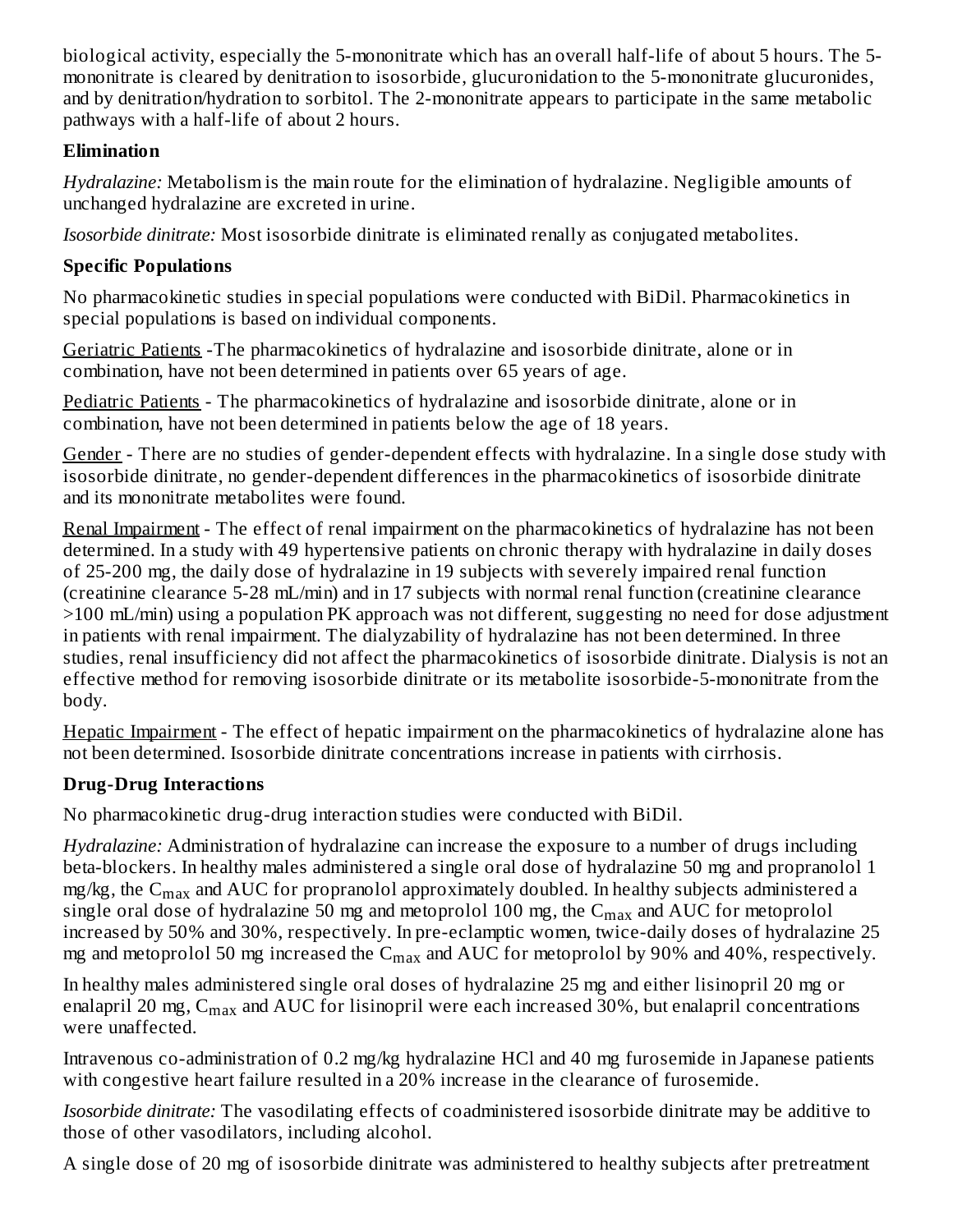with 80 mg propranolol three times daily for 48 hours, resulting in no impact on the pharmacokinetics of isosorbide dinitrate and isosorbide-5-mononitrate.

When single 100-mg oral doses of atenolol were administered 2 hours before isosorbide dinitrate at a 10-mg dose no differences in the pharmacokinetics of isosorbide dinitrate or its mononitrates were observed.

## **13 NONCLINICAL TOXICOLOGY**

## **13.1 Carcinogenesis, Mutagenesis, Impairment of Fertility**

*Hydralazine hydrochloride:* An increased incidence of lung tumors (adenomas and adenocarcinomas) was observed in a lifetime study in Swiss albino mice given hydralazine hydrochloride continuously in their drinking water at a dosage of about 250 mg/kg per day (6 times the MRHD provided by BiDil on a body surface area basis). In a 2-year carcinogenicity study of rats given hydralazine hydrochloride by gavage at dose levels of 15, 30, and 60 mg/kg/day (up to 3 times the MRHD of BiDil on a body surface area basis), microscopic examination of the liver revealed a small, but statistically significant increase in benign neoplastic nodules in males (high-dosage) and females (both high and intermediate dosage groups). Benign interstitial cell tumors of the testes were also significantly increased in the high-dose group.

Hydralazine hydrochloride is mutagenic in bacterial systems, and is positive in rat and rabbit hepatocyte DNA repair studies *in vitro*. Additional *in vivo* and *in vitro* studies using lymphoma cells, germinal cells, fibroblasts from mice, bone marrow cells from Chinese hamsters and fibroblasts from human cell lines did not demonstrate any mutagenic or clastogenic potential for hydralazine hydrochloride.

*Isosorbide dinitrate:* No long-term animal studies have been performed to evaluate the mutagenic or carcinogenic potential of isosorbide dinitrate. A modified two-litter reproduction study among rats fed isosorbide dinitrate at 25 or 100 mg/kg/day (up to 9 times the Maximum Recommended Human Dose of BiDil on a body surface area basis) revealed no evidence of altered fertility or gestation.

## **14 CLINICAL STUDIES**

BiDil or a combination of isosorbide dinitrate and hydralazine hydrochloride was studied in two placebo-controlled clinical trials in 1,692 patients with mild to severe heart failure (mostly NYHA class II and III) and one active control trial (vs. enalapril) in 804 patients. The results of the trials follow:

Placebo-controlled Study*:* In the multicenter trial V-HeFT I, the combination of hydralazine and isosorbide dinitrate 75 mg/40 mg 4 times daily (n=186) was compared to placebo (n=273) in men with impaired cardiac function and reduced exercise tolerance (primarily NYHA class II and III) and on therapy with digitalis glycosides and diuretics. There was no overall significant difference in mortality between the two treatment groups. There was, however, a trend favoring hydralazine and isosorbide dinitrate, which on retrospective analysis, was attributable to an effect in blacks (n=128). Survival in white patients (n=324) was similar on placebo and the combination treatment.

Active-controlled Study: In a second study of mortality, V-HeFT II, the combination of hydralazine and isosorbide dinitrate 75 mg/40 mg 4 times daily was compared to enalapril in 804 men with impaired cardiac function and reduced exercise tolerance (NYHA class II and III), and on therapy with digitalis glycosides and diuretics. The combination of hydralazine and isosorbide dinitrate was inferior to enalapril overall, but retrospective analysis showed that the difference was observed in the white population (n=574); there was essentially no difference in the black population (n=215).

Based on these retrospective analyses suggesting an effect on survival in black patients, but showing little evidence of an effect in the white population, a third study was conducted among black patients with heart failure.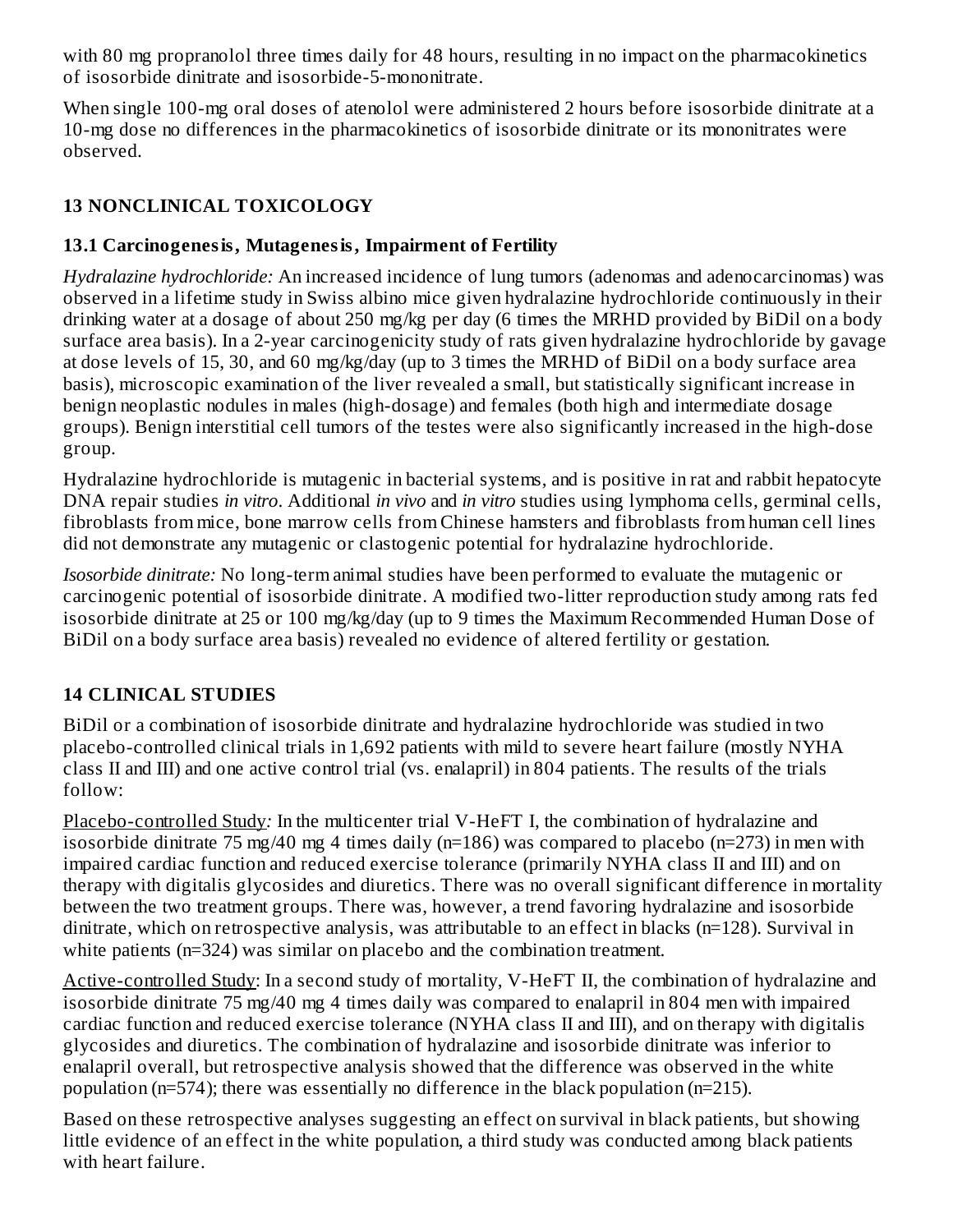Placebo-controlled Study: The A-HeFT trial evaluated BiDil vs. placebo among 1,050 self-identified black patients (over 95% NYHA class III) at 169 centers in the United States. All patients had stable symptomatic heart failure. Patients were required to have  $LVEF \leq 35\%$  or left ventricular internal diastolic dimension > 2.9 cm/m<sup>2</sup> plus LVEF < 45%. Patients were maintained on stable background therapy and randomized to BiDil (n=518) or placebo (n=532). BiDil was initiated at 20 mg isosorbide dinitrate/37.5 mg hydralazine hydrochloride three times daily and titrated to a target dose of 40/75 mg three times daily or to the maximum tolerated dose. Patients were treated for up to 18 months.

The randomized population was 60% male, 1% NYHA class II, 95% NYHA class III and 4% NYHA class IV, with a mean age of 57 years, and was generally treated with standard treatments for heart failure including diuretics (94%, almost all loop diuretics), beta-blockers (87%), angiotensin converting enzyme inhibitors (ACE-I; 78%), angiotensin II receptor blockers (ARBs; 28%), either ACE-I or ARB (93%), digitalis glycosides (62%) and aldosterone antagonists (39%).

The primary endpoint was a composite score consisting of all-cause mortality, first hospitalization for heart failure, and responses to the Minnesota Living with Heart Failure questionnaire. The trial was terminated early, at a mean follow-up of 12 months, primarily because of a statistically significant 43% reduction in all-cause mortality in the BiDil-treated group (p=0.012; see Table 2 and Figure 1). The primary endpoint was also statistically in favor of BiDil ( $p \le 0.021$ ). The BiDil-treated group also showed a 39% reduction in the risk of a first hospitalization for heart failure (p<0.001; see Table 2 and Figure 2) and had statistically significant improvement in response to the Minnesota Living with Heart Failure questionnaire, a self-report of the patient's functional status, at most time points (see Figure 3). Patients in both treatment groups had mean baseline questionnaire scores of 51 (out of a possible 105).

|                                         | <b>BiDil</b><br>$(N=518)$ | <b>Placebo</b><br>$(N=532)$ | <b>Hazard Ratio</b><br>$(95\% \text{ CI})$ | P       |
|-----------------------------------------|---------------------------|-----------------------------|--------------------------------------------|---------|
| Composite                               | $-0.16 \pm 1.93$          | $-0.47 \pm 2.04$            |                                            | 0.021   |
| All-cause<br>mortality                  | 6.2%                      | 10.2%                       | 0.57<br>(0.37, 0.89)                       | 0.012   |
| Hospitalization<br>for heart<br>failure | 16.4%                     | 24.4%                       | 0.61<br>(0.46, 0.80)                       | < 0.001 |

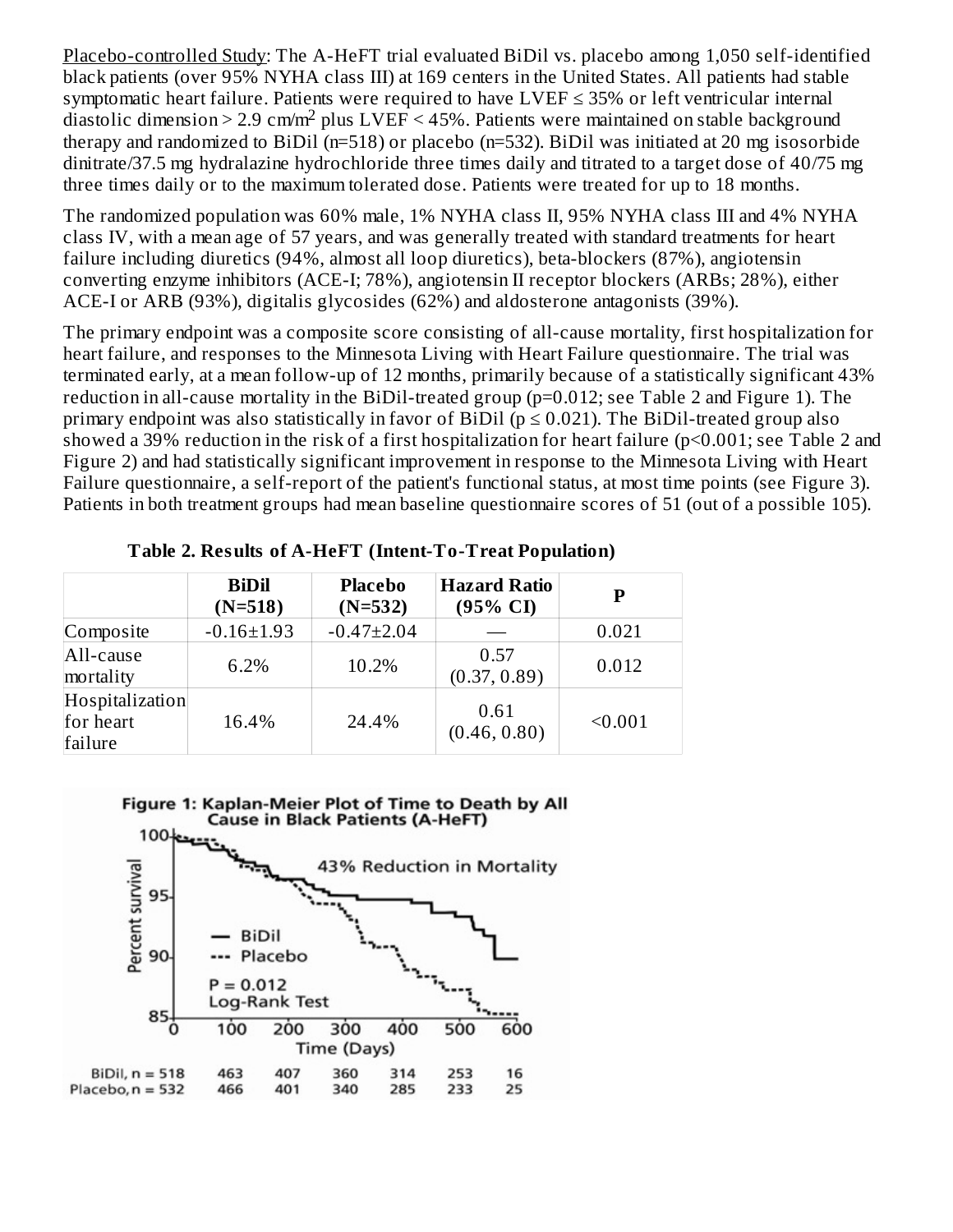

Effects on survival and hospitalization for heart failure were similar in subgroups by age, gender, baseline disease, and use of concomitant medications, as shown in Figure 4.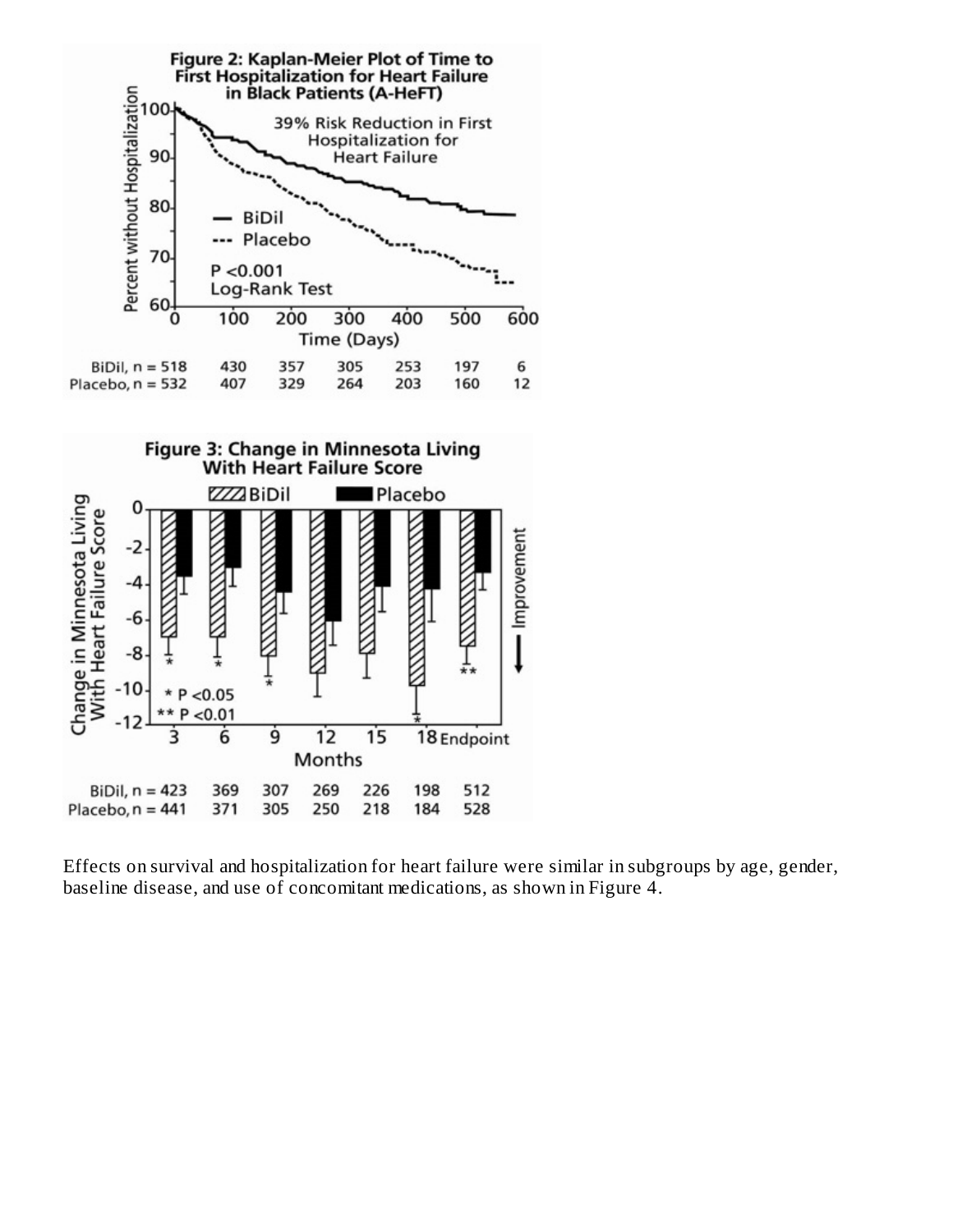## Figure 4: Results for Demographic, Baseline Medication and Clinical Characteristic **Subgroups in Black Patients (A-HeFT)**

**All-cause Mortality First Hospitalization for Heart Failure** Favors Favors Favors Favors **BiDil BiDil** Placebo Placebo N All 1050  $\frac{742}{308}$  $\frac{565}{265}$ Age, yr Female 420<br>Male 630 Gender Yes<br>No  $^{242}_{808}$ Ischemic HF etiology 406<br>644 Yes<br>No Hypertensive HF etiology 940 Yes<br>No History of hypertension Yes<br>No 429<br>621 **Diabetes mellitus** Yes<br>No 181<br>869 Chronic renal insufficiency Yes<br>No 786<br>264 **ACE inhibitor** 236<br>814 Yes<br>No ARB 973 Yes<br>No ACE inhibitor or ARB 871<br>179 Yes<br>No Beta-blocker 409<br>641 Yes<br>No Aldosterone antagonist Yes<br>No 628<br>422 Digitalis glycoside 967<br>83 Diuretics: non-aldosterone Yes<br>No antagonist Yes 213<br>837 Calcium channel blocker No Yes 537 Systolic BP >125 mmHg No 513  $\overline{2}$  $\overline{\mathbf{3}}$ 7  $\bf{0}$  $\overline{2}$  $\Omega$ 4 Բ Relative Risk and 95% Confidence Interval Relative Risk and 95% Confidence Interval

Patients treated with BiDil in the A-HeFT study had randomly measured blood pressures on average 3/3 mmHg lower than did patients on placebo. The contribution of the difference in blood pressure to the overall outcome difference is unknown. Whether both hydralazine and isosorbide dinitrate contribute to the overall outcome difference has not been studied in outcome trials. Isosorbide dinitrate and hydralazine have not been systematically studied for the treatment of heart failure as separate agents, and neither drug is indicated for heart failure.

## **16 HOW SUPPLIED/STORAGE AND HANDLING**

BiDil Tablets contain 20 mg of isosorbide dinitrate and 37.5 mg of hydralazine hydrochloride. They are biconvex, approximately 8 mm in diameter, scored, film-coated, orange tablets debossed "20" on one side over the score and " $N$ " on the other side.

- NDC 24338-010-09: Bottles of 90
- NDC 24338-010-18: Bottles of 180  $\bullet$

Store at 25°C (77°F), excursions permitted to 15-30°C (59-86°F). [See USP Controlled Room Temperature.] Keep bottles tightly closed.

Protect from light. Dispense in a light-resistant, tight container.

# **17 PATIENT COUNSELING INFORMATION**

Patients should be informed of possible side effects and advised to take the medication regularly and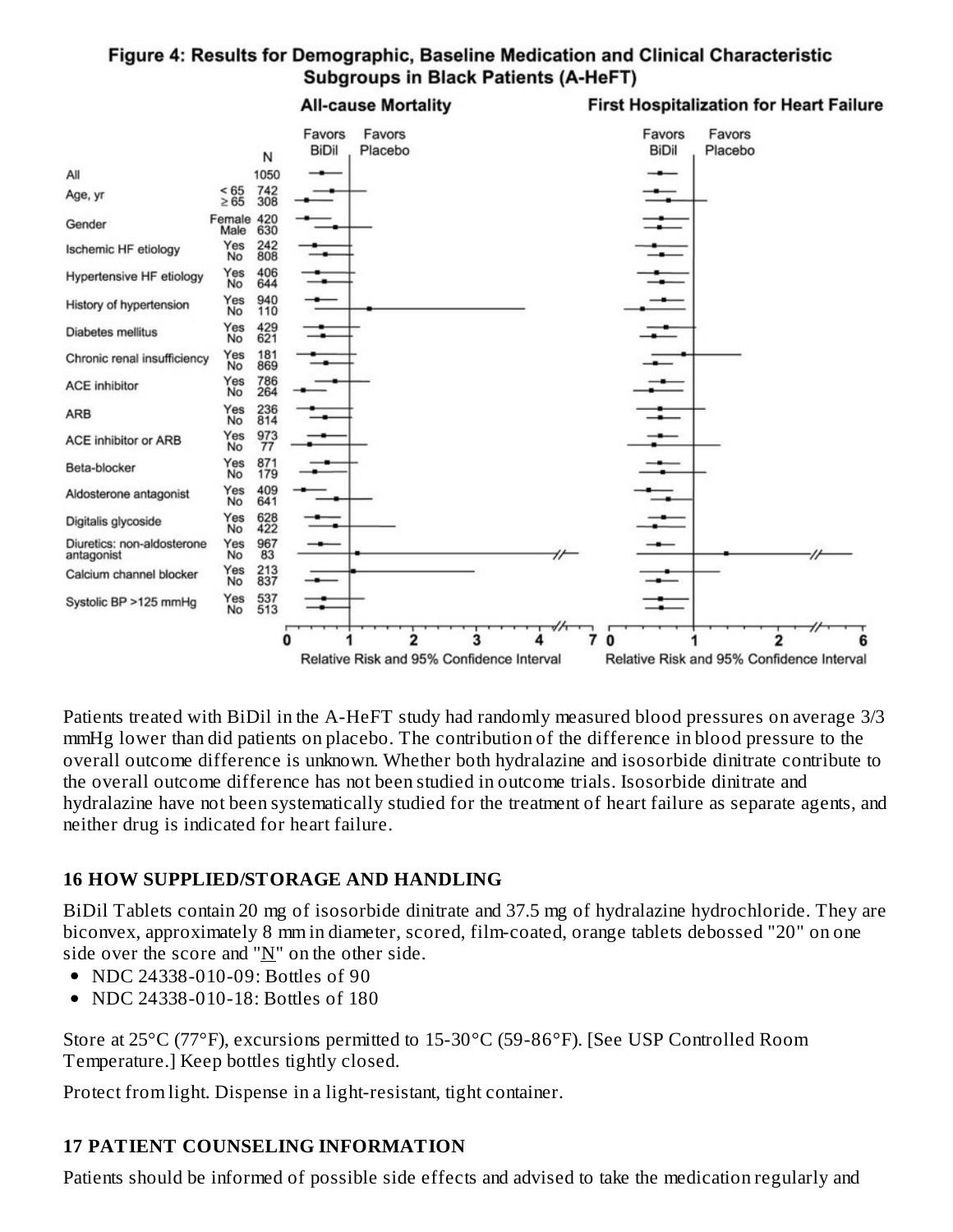continuously as directed.

#### **Headache**

Inform patients that headaches often accompany treatment with BiDil, especially during initiation of treatment. Advise patients to consult a physician to adjust the dose of BiDil if headache continues with repeated dosing.

#### **Hypotension**

Warn patients about lightheadedness on standing.

Advise patients that inadequate fluid intake or excessive fluid loss from perspiration, diarrhea or vomiting may lead to an excessive fall in blood pressure and cause lightheadedness or even syncope. If syncope does occur, advise patients to discontinue BiDil and notify their prescribing physician as soon as possible*.*

## **Phosphodiesteras e-5 Inhibitors**

Advise patients to inform their physicians if they are taking, or planning to take, sildenafil, vardenafil, or tadalafil. Bidil should not be taken concomitantly with phosphodiesterase-5 inhibitors.

## **Wors ening Is chemic Heart Dis eas e**

Advise patients to inform their physicians of any worsening of symptoms of myocardial ischemia, especially those with hypertrophic cardiomyopathy.

## **Systemic Lupus Erythematosus-like Symptoms**

Advise patients if symptoms suggestive of systemic lupus erythematosus—such as arthralgia, fever, chest pain, prolonged malaise—occur to notify their prescribing physician.

## **Peripheral Neuritis**

Advise patients if symptoms of peripheral neuritis—paresthesia, numbness, and tingling—occur to notify the prescribing physician.

Manufactured for: arbor ® PHARMACEUTICALS, LLC Atlanta, GA 30328

Manufactured by: Lannett Company, Inc. Philadelphia, PA 19136

BiDil is a registered trademark of Arbor Pharmaceuticals, LLC

© 2020 U.S. Patent number 6,784,177; 6,465,463 All rights reserved

BDL-PI-05

## **PRINCIPAL DISPLAY PANEL - 90 Tablet Bottle Label**

NDC 24338-010-09 90 tablets BiDil ®isosorbide dinitrate and hydralazine HCl tablets 20 mg/37.5 mg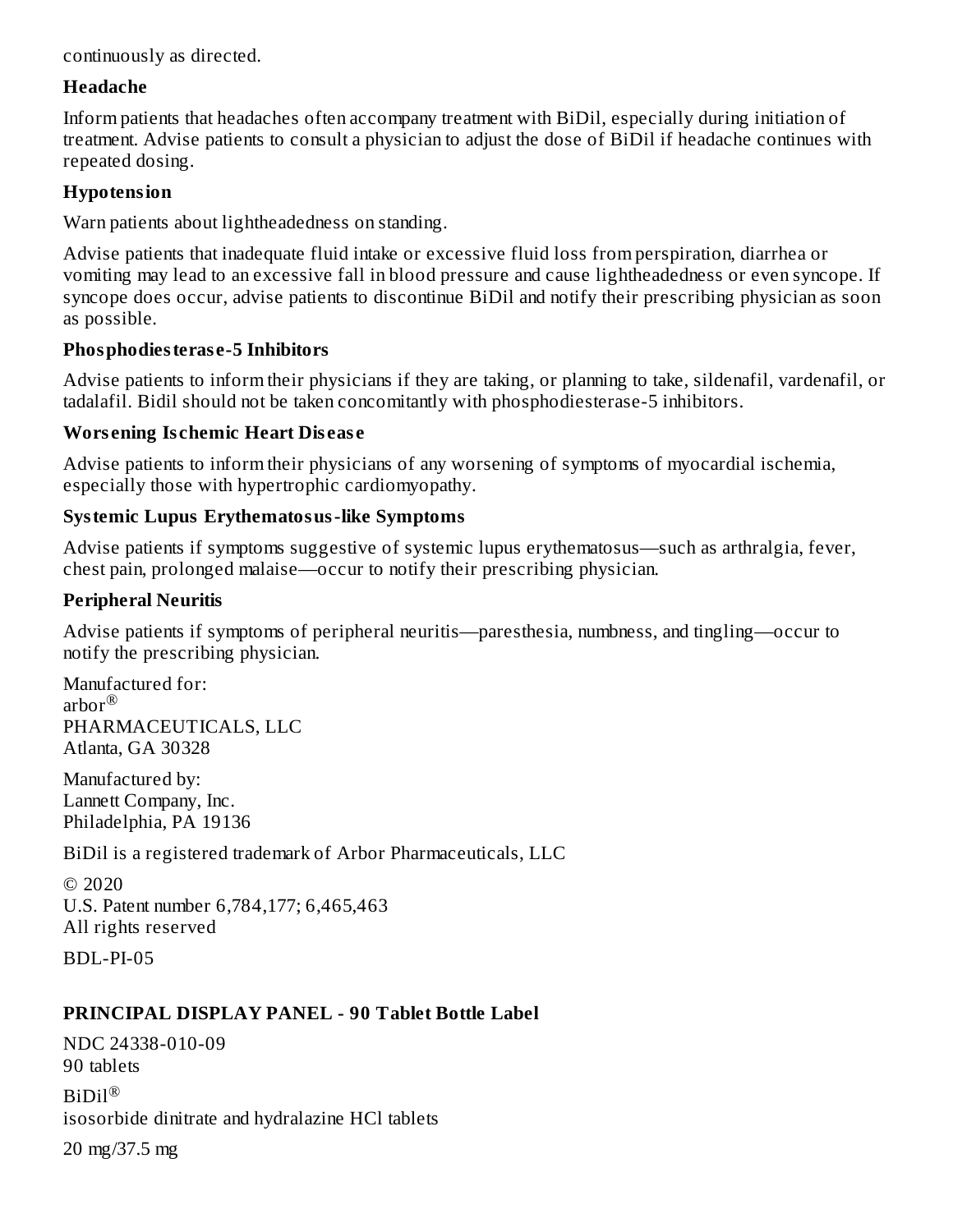Store at room temperature 15°C - 30°C (59°F - 86°F)

BDL-TL-09-00 Rev. 09/20 CIB71996B

Rx only



# **BIDIL**

hydralazine hydrochloride and isosorbide dinitrate tablet, film coated

| <b>Product Information</b>                               |                                                                                  |                    |                           |               |                 |
|----------------------------------------------------------|----------------------------------------------------------------------------------|--------------------|---------------------------|---------------|-----------------|
| Product Type                                             | HUMAN PRESCRIPTION DRUG                                                          | Item Code (Source) |                           | NDC:24338-010 |                 |
| <b>Route of Administration</b>                           | ORAL                                                                             |                    |                           |               |                 |
|                                                          |                                                                                  |                    |                           |               |                 |
| <b>Active Ingredient/Active Moiety</b>                   |                                                                                  |                    |                           |               |                 |
|                                                          | <b>Ingredient Name</b>                                                           |                    | <b>Basis of Strength</b>  |               | <b>Strength</b> |
|                                                          | Hydralazine hydrochloride (UNII: FD171B778Y) (Hydralazine - UNII:26NAK24LS8)     |                    | Hydralazine hydrochloride |               | 37.5 mg         |
|                                                          | Isosorbide dinitrate (UNII: IA7306519N) (Isosorbide dinitrate - UNII:IA7306519N) |                    | Iso so rbide dinitrate    |               | $20$ mg         |
| <b>Inactive Ingredients</b>                              |                                                                                  |                    |                           |               |                 |
|                                                          | <b>Ingredient Name</b>                                                           |                    |                           |               | Strength        |
| anhydrous lactose (UNII: 3SY5LH9PMK)                     |                                                                                  |                    |                           |               |                 |
| microcrystalline cellulose (UNII: OP1R32D61U)            |                                                                                  |                    |                           |               |                 |
| sodium starch glycolate type a potato (UNII: 5856J3G2A2) |                                                                                  |                    |                           |               |                 |
| silicon dioxide (UNII: ETJ7Z6XBU4)                       |                                                                                  |                    |                           |               |                 |
| magnesium stearate (UNII: 70097M6I30)                    |                                                                                  |                    |                           |               |                 |
| hypromellose, unspecified (UNII: 3NXW29V3WO)             |                                                                                  |                    |                           |               |                 |
| FD&C Yellow No. 6 (UNII: H77VEI93A8)                     |                                                                                  |                    |                           |               |                 |
| aluminum oxide (UNII: LMI26O6933)                        |                                                                                  |                    |                           |               |                 |
| polyethylene glycol, unspecified (UNII: 3WJQ0SDW1A)      |                                                                                  |                    |                           |               |                 |
| titanium dioxide (UNII: 15FIX9V2JP)                      |                                                                                  |                    |                           |               |                 |
| polysorbate 80 (UNII: 6OZP39ZG8H)                        |                                                                                  |                    |                           |               |                 |